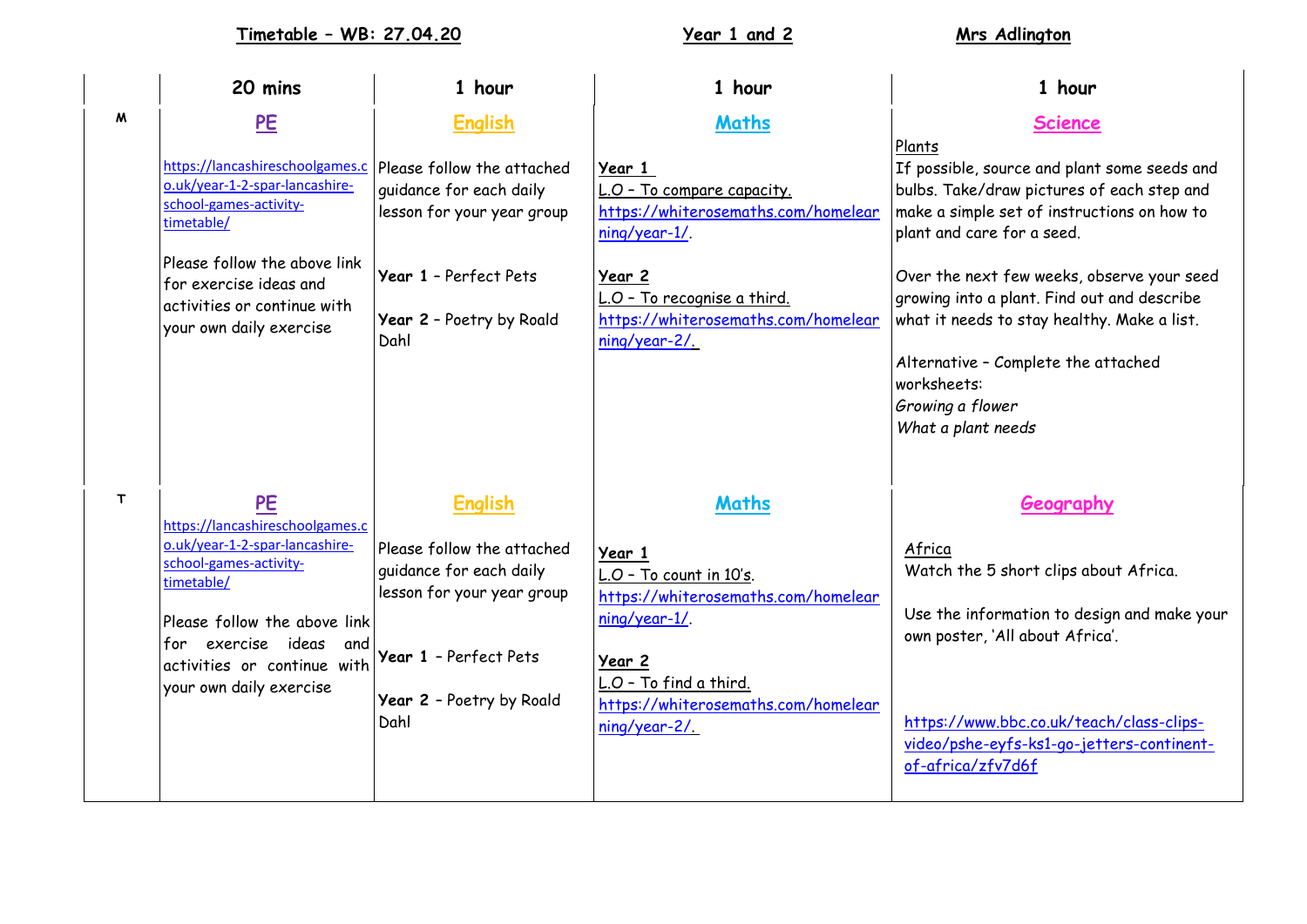| W  | PE                                                                                                                                                                                                                            | <b>English</b>                                                                                               | <b>Maths</b>                                                                                         | Art                                                                                                                                                                                                                                                                                                             |
|----|-------------------------------------------------------------------------------------------------------------------------------------------------------------------------------------------------------------------------------|--------------------------------------------------------------------------------------------------------------|------------------------------------------------------------------------------------------------------|-----------------------------------------------------------------------------------------------------------------------------------------------------------------------------------------------------------------------------------------------------------------------------------------------------------------|
|    | https://lancashireschoolgames.c<br>o.uk/year-1-2-spar-lancashire-<br>school-games-activity-<br>timetable/<br>Please follow the above link<br>for exercise ideas and                                                           | Please follow the attached<br>quidance for each daily<br>lesson for your year group<br>Year 1 - Perfect Pets | Year 1<br>L.O - To make equal groups.<br>https://whiterosemaths.com/homelear<br>ning/year-1/.        | Africa<br>Look up Henri Rousseau's jungle - Surprised!<br>If possible, carry out a little bit of research<br>on our new artist to find out more about him.<br>Look carefully at the painting and make a list<br>of your likes and dislikes. Talk/write about<br>what you can see. Try to think about colour,    |
|    | activities or continue with<br>your own daily exercise                                                                                                                                                                        | Year 2 - Poetry by Roald<br>Dahl                                                                             | Year 2<br>L.O - To use unit fractions<br>https://whiterosemaths.com/homelear<br>ning/year-2/.        | shades, size, life-like?                                                                                                                                                                                                                                                                                        |
| Th | PE                                                                                                                                                                                                                            | <b>English</b>                                                                                               | <b>Maths</b>                                                                                         | <b>RE</b>                                                                                                                                                                                                                                                                                                       |
|    | https://lancashireschoolgames.c<br>o.uk/year-1-2-spar-lancashire-<br>school-games-activity-<br>timetable/<br>Please follow the above link<br>for exercise ideas and<br>activities or continue with<br>your own daily exercise | Please follow the attached<br>guidance for each daily<br>lesson for your year group<br>Year 1 - Perfect Pets | Year 1<br>L.O - To add equal groups<br>https://whiterosemaths.com/homelear<br>ning/year-1/<br>Year 2 | Spread the Word -Passing on messages<br>Watch the following video from set time.<br>https://youtu.be/0PSgoPdKQFQ?t=946<br>-How do you think the women felt?<br>-What was the message the Angel gave to the<br>women?<br>-How do you think the eleven disciples felt<br>when they heard the news from the women? |
|    |                                                                                                                                                                                                                               | Year 2 - Poetry by Roald<br>Dahl                                                                             | L.O - To use non-unit fractions<br>https://whiterosemaths.com/homelear<br>ning/year-2/               | Imagine you are the women. What words do<br>you think they used to share the news with the<br>disciples?<br>Year 1/2: Write a simple diary entry as the<br>women, which begins with: You will never<br>believe what happened today                                                                              |